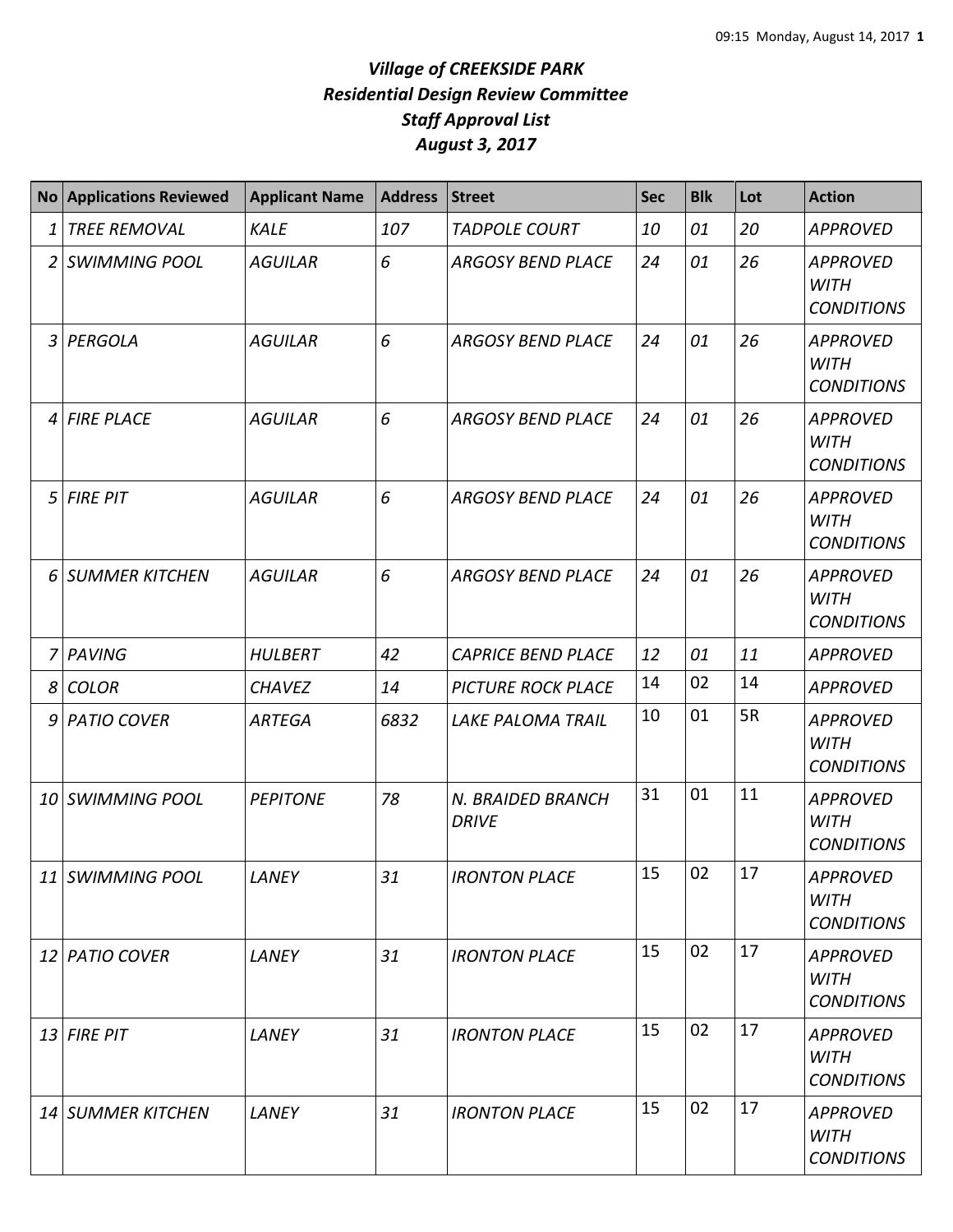## *Village of CREEKSIDE PARK Residential Design Review Committee Staff Approval List August 3, 2017*

| <b>No</b> | <b>Applications Reviewed</b> | <b>Applicant Name</b> | <b>Address</b> | <b>Street</b>                        | <b>Sec</b> | <b>Blk</b> | Lot | <b>Action</b>                                       |
|-----------|------------------------------|-----------------------|----------------|--------------------------------------|------------|------------|-----|-----------------------------------------------------|
| 15        | PAVING                       | <b>SHORT</b>          | 99             | N. SPINCASTER COURT                  | 17         | 02         | 08  | <b>APPROVED</b>                                     |
| 16        | PAVING                       | <b>IATRIDIS</b>       | $\overline{3}$ | <b>RANCHERS TRAIL</b>                | 24         | 01         | 22  | <b>APPROVED</b><br><b>WITH</b><br><b>CONDITIONS</b> |
| 17        | <b>FENCE</b>                 | <b>HULBERT</b>        | 42             | <b>CAPRICE BEND PLACE</b>            | 12         | 01         | 11  | <b>APPROVED</b>                                     |
| 18        | <b>YARD STRUCTURE</b>        | <b>HERNANDEZ</b>      | $\overline{7}$ | <b>BLAIRS WAY</b>                    | 23         | 02         | 02  | <b>APPROVED</b>                                     |
| 19        | <b>DRIVEWAY PAVERS</b>       | <b>SUNIL</b>          | 18             | <b>NESTING CRANE CT</b>              | 06         | 01         | 33  | <b>APPROVED</b>                                     |
| 20        | <b>COLOR</b>                 | <b>RIZZUTO</b>        | 126            | W. CRESTA BEND<br><b>CIRCLE</b>      | 18         | 01         | 46  | <b>APPROVED</b>                                     |
| 21        | PAVING                       | <b>KNIGHT</b>         | 71             | <b>BLISSFUL RIDGE CT</b>             | 33         | 01         | 26  | <b>APPROVED</b>                                     |
| 22        | PAVING                       | <b>REDDY</b>          | $\overline{3}$ | <b>LARCHFIELD COURT</b>              | 03         | 03         | 09  | <b>APPROVED</b>                                     |
| 23        | <b>SWIMMING POOL</b>         | <b>GENSLER</b>        | 74             | N. BRAIDED BRANCH                    | 31         | 01         | 12  | <b>APPROVED</b><br><b>WITH</b><br><b>CONDITIONS</b> |
| 24        | <b>FIRE PIT</b>              | <b>URQUIZA</b>        | 46             | <b>LIBERTY BRANCH BLVD</b>           | 32         | 08         | 04  | <b>APPROVED</b><br><b>WITH</b><br><b>CONDITIONS</b> |
| 25        | <b>SWIMMING POOL</b>         | DE LA PAZ             | 43             | <b>E. ARBOR CAMP CIRCLE</b>          | 04         | 01         | 43  | <b>APPROVED</b><br><b>WITH</b><br><b>CONDITIONS</b> |
| 26        | PERGOLA                      | DE LA PAZ             | 43             | E. ARBOR CAMP CIRCLE                 | 04         | 01         | 43  | <b>APPROVED</b><br><b>WITH</b><br><b>CONDITIONS</b> |
|           | 27 SUMMER KITCHEN            | DE LA PAZ             | 43             | E. ARBOR CAMP CIRCLE   04            |            | 01         | 43  | <b>APPROVED</b><br><b>WITH</b><br><b>CONDITIONS</b> |
|           | 28 TRASH CART SCREEN         | <b>SARABIA</b>        | 59             | PALOMA BEND PLACE                    | 25         | 01         | 11  | <b>APPROVED</b>                                     |
|           | 29 COLOR                     | <b>ECKSTINE</b>       | 10             | <b>HEBBURN COURT</b>                 | 03         | 03         | 17  | <b>APPROVED</b>                                     |
|           | 30 TREE REMOVAL              | <b>JUNEJA</b>         | $\overline{7}$ | <b>NESTING CRANE</b><br><b>COURT</b> | 06         | 01         | 39  | <b>APPROVED</b>                                     |
|           | 31 SWIMMING POOL             | <b>GOWAN</b>          | 61             | <b>SUNDOWN RIDGE</b><br><b>PLACE</b> | 16         | 01         | 35  | <b>APPROVED</b><br><b>WITH</b><br><b>CONDITIONS</b> |